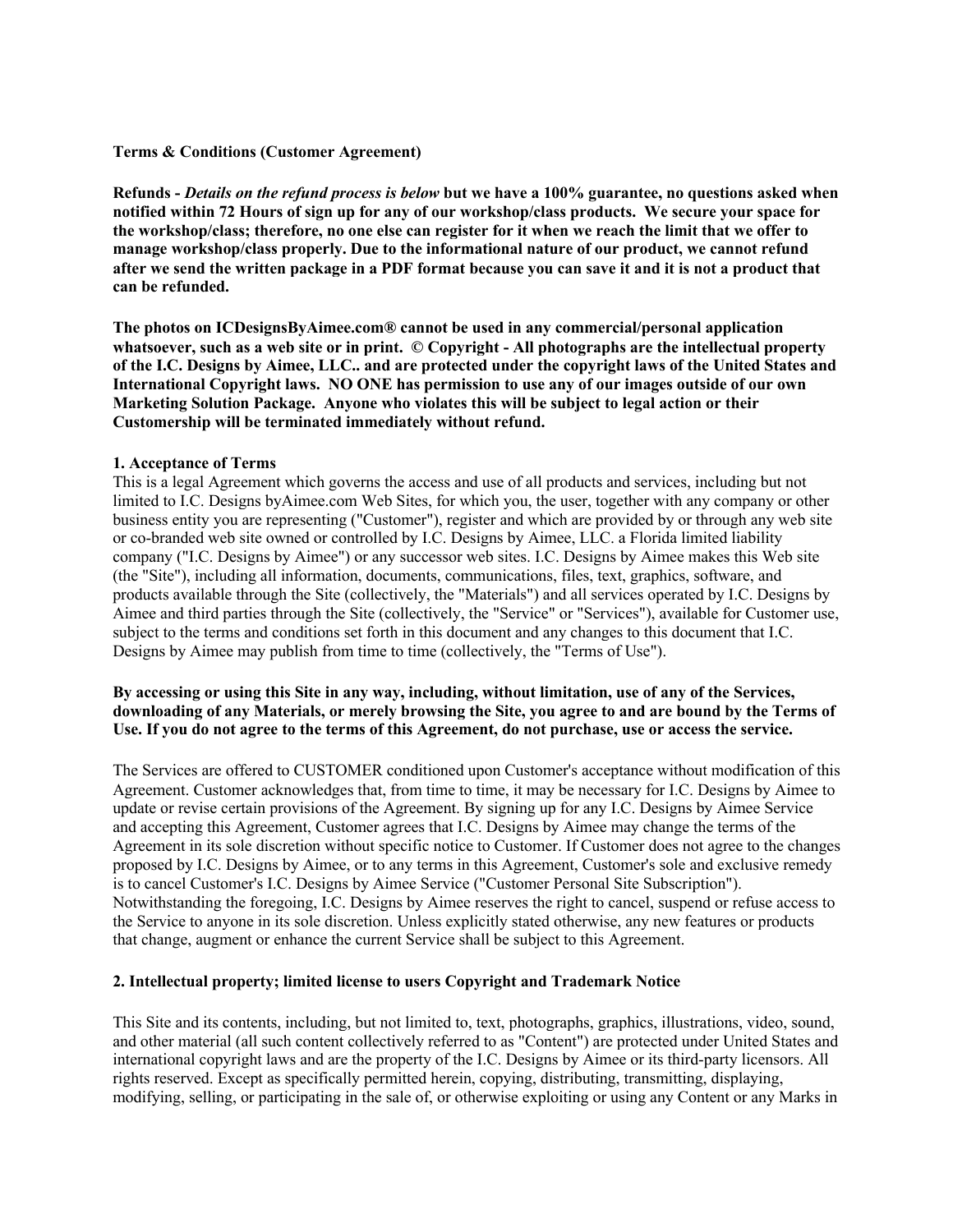any form or by any means without the express written permission of the I.C. Designs by Aimee is prohibited and may violate the copyright or trademark laws of the United States and/or other countries.

The Site and its Contents are intended solely for the small business, personal, noncommercial use by the users of our Site. You may download or copy the Contents displayed on the Site for the sole purpose of using the Site as a personal resource, provided that you maintain any notices contained in the Content, such as all copyright notices, trademark legends, or other proprietary rights notices. No right, title, or interest in any downloaded materials is transferred to you as a result of any such downloading or copying. The Materials and Services on this Site, as well as their selection and arrangement, are protected by copyright, trademark, patent, and/or other intellectual property laws, and any unauthorized use of the Materials or Services at this Site may violate such laws and the Terms of Use. Except as expressly provided herein, I.C. Designs by Aimee and its suppliers do not grant any express or implied rights to use the Materials and Services.

## **3. Use of Services**

When using Services on this Site that are offered by I.C. Designs by Aimee, you shall be subject to any posted guidelines, rules, or licenses applicable to such Services and to the Terms of Use. Such guidelines, rules, or licenses may contain terms and conditions are in addition to those in the Terms of Use.

The Third-Party Services are governed by separate license agreements that accompany such services. I.C. Designs by Aimee offers no guarantees and assumes no responsibility or liability of any type with respect to the Third-Party Services, including any liability resulting from incompatibility between the Third-Party Services and the Materials and Services offered by I.C. Designs by Aimee.

You agree that you will not hold I.C. Designs by Aimee responsible or liable with respect to the Third-Party Services or seek to do so.

#### **4. Charges and Billing**

I.C. Designs by Aimee reserves the right to charge fees for the Service or any portion thereof and any applicable fees will be posted on the I.C. Designs by Aimee Web Site. If Customer is required to pay a fee for all or any part of the Service for which Customer has chosen to register, Customer hereby authorizes I.C. Designs by Aimee to charge Customer's valid and current credit or debit card in advance for all applicable fees incurred by Customer in connection with Customer's chosen Service. All fees shall be paid in U.S. dollars. I.C. Designs by Aimee.

I.C. Designs by Aimee reserves the right to change any fees (which includes but is not limited to, increasing prices and charging a fee for upgrades and/or a Service for which I.C. Designs by Aimee does not currently charge a fee) at any time, provided, however, that I.C. Designs by Aimee will provide Customer with reasonable notice prior to making any fee changes.

#### **5. Termination/Cancellation/Refund of Customer Account**

Either Customer or I.C. Designs by Aimee may terminate or cancel Customer's Account (or any part of the Service) at any time. Upon termination or cancellation there shall be no refund of any pre-paid fees due to the "Informational" nature of the materials. Customer has 72 hours to cancel account for a full refund. If the Customer does not cancel the account within 72 hours of signing up, only 75% will be refunded since securing a space for the workshop/class will deny opportunity for others to register once the limit is reached. NO REFUND will be issued due to the informational nature of the materials once customer have paid for and the complete **material has been sent via online** in a PDF format.

Customer must provide us with the following information in order for us to process the cancellation:

- a. The exact name of the Service that Customer would like to cancel
- b. Customer's email address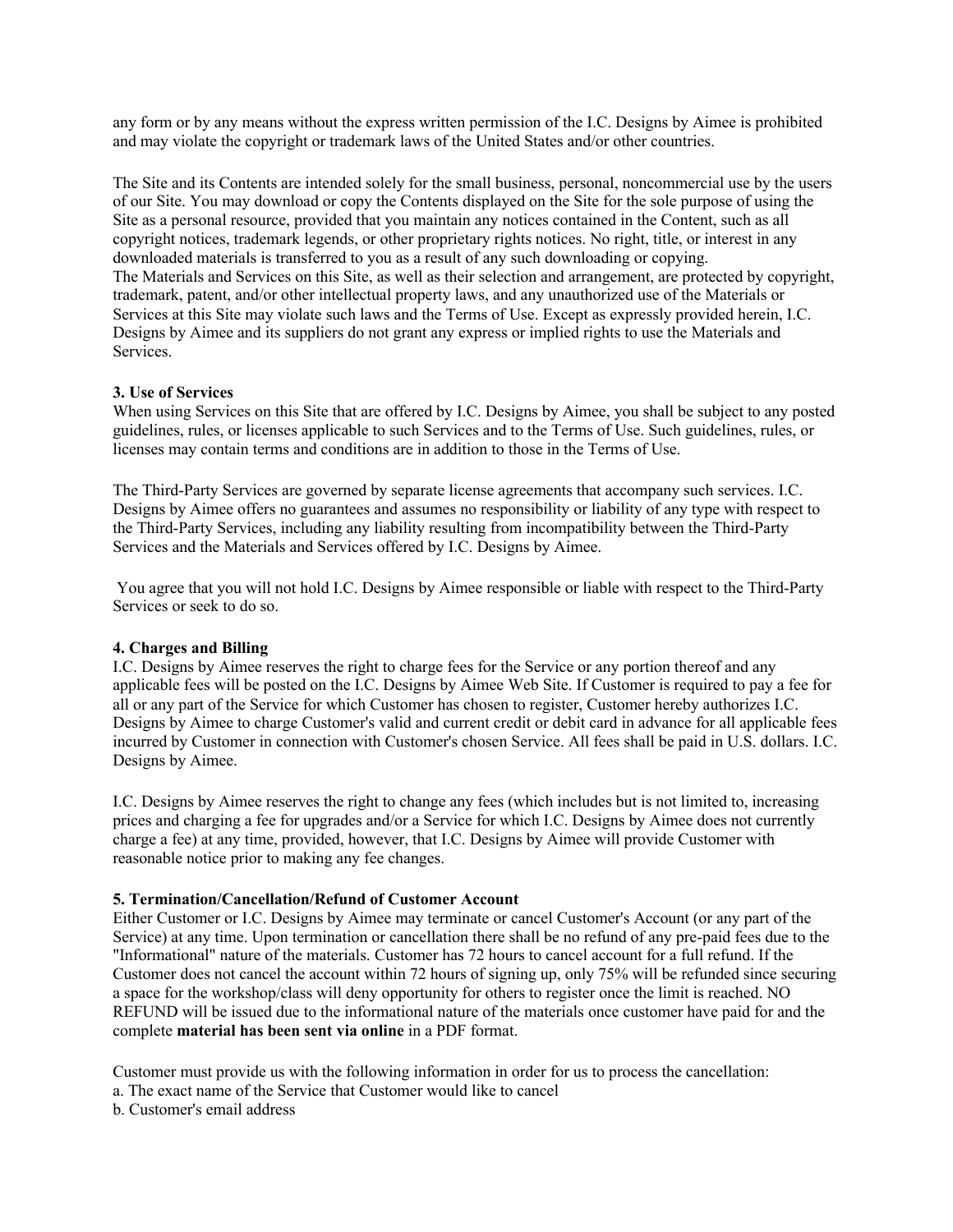c. Customer's billing information, including the credit card number Customer used when purchasing the Service

d. Customer's reason for canceling the Service

I.C. Designs by Aimee may terminate Customer's Service if I.C. Designs by Aimee determines, in "I.C.D.A"'s sole discretion, to discontinue offering the Service. Additionally, "I.C.D.A.", in its sole discretion, may terminate Customer's Service for any reason with or without cause, including, without limitation, (i) if Customer breaches this Agreement, (ii) if I.C. Designs by Aimee is unable to verify or authenticate any information that Customer provides to I.C. Designs by Aimee, or (iii) if I.C. Designs by Aimee believes that Customer has violated or acted inconsistently with the spirit of this Agreement. If I.C. Designs by Aimee terminates Customer's Service pursuant to (i), (ii) or (iii) above, Customer will forfeit all credits, pre-paid fees, and any other amounts accruing to Customer, if any, and I.C. Designs by Aimee shall not be required to refund, redeem, or pay amounts to Customer upon such termination.

## **6. Support Services**

I.C. Designs by Aimee offers online support services via the contact us link on the I.C. DesignsbyAimee.com home page. Response will be provided within 24 hours.

## **7. Customer Registration/Privacy Policy**

In order for Customer to participate in the Service, I.C. Designs by Aimee will require Customer to provide specific information about Customer. Customer shall maintain a valid email address at all times.

I.C. Designs by Aimee may also use email to inform Customer of important policy changes or subscription renewal notices. For more information, Customers may review the I.C. Designs by Aimee Privacy Policy which is hereby incorporated into this Agreement.

#### **8. License to I.C. Designs by Aimee for Customer Content**

I.C. Designs by Aimee does not claim ownership of the Customer Content that Customer provides to I.C. Designs by Aimee and/or place on the Customer Site. However, Customer grants I.C. Designs by Aimee a worldwide, royalty-free, non-exclusive license to (i) host, use, reproduce, modify, distribute, transmit, combine with information provided by third parties, and publicly display the Customer Content on and through the Service and in I.C. Designs by Aimee promotional or advertising materials, and (ii) sublicense to third parties such Customer Content to the extent necessary for the creation and maintenance of, in part or in whole, such Web sites. No compensation will be paid or due Customer with respect to "I.C.D.A." or its sublicensee's use of the materials as licensed above. By posting messages, uploading files, inputting data, submitting any feedback or suggestions, or engaging in any other form of communication with or through any Customer Site, Customer warrants and represents that Customer owns or otherwise controls the rights necessary to do so. Customer will defend and indemnify I.C. Designs by Aimee and its suppliers from any third party claim related to a breach of any of the foregoing representations and warranties.

#### **9. Prohibited communications**

You are prohibited from posting or transmitting to or from this Site any unlawful, threatening, harassing, libelous, offensive, defamatory, obscene, or pornographic materials, or other materials that would violate any law or the rights of others, including, without limitation, laws against copyright infringement, laws against terrorist activities, and rights of privacy and publicity. Violation of these restrictions may result in denial of or limitations on access by you to this Site, criminal and/or civil prosecution.

## **10. Customer conduct**

Customer's right to use the Services is personal to Customer. Customer, and not I.C. Designs by Aimee, is entirely responsible for all information, data, text, photographs, messages or other materials ("Customer Content") posted by Customer via the Service. Customer, and not I.C. Designs by Aimee, is also responsible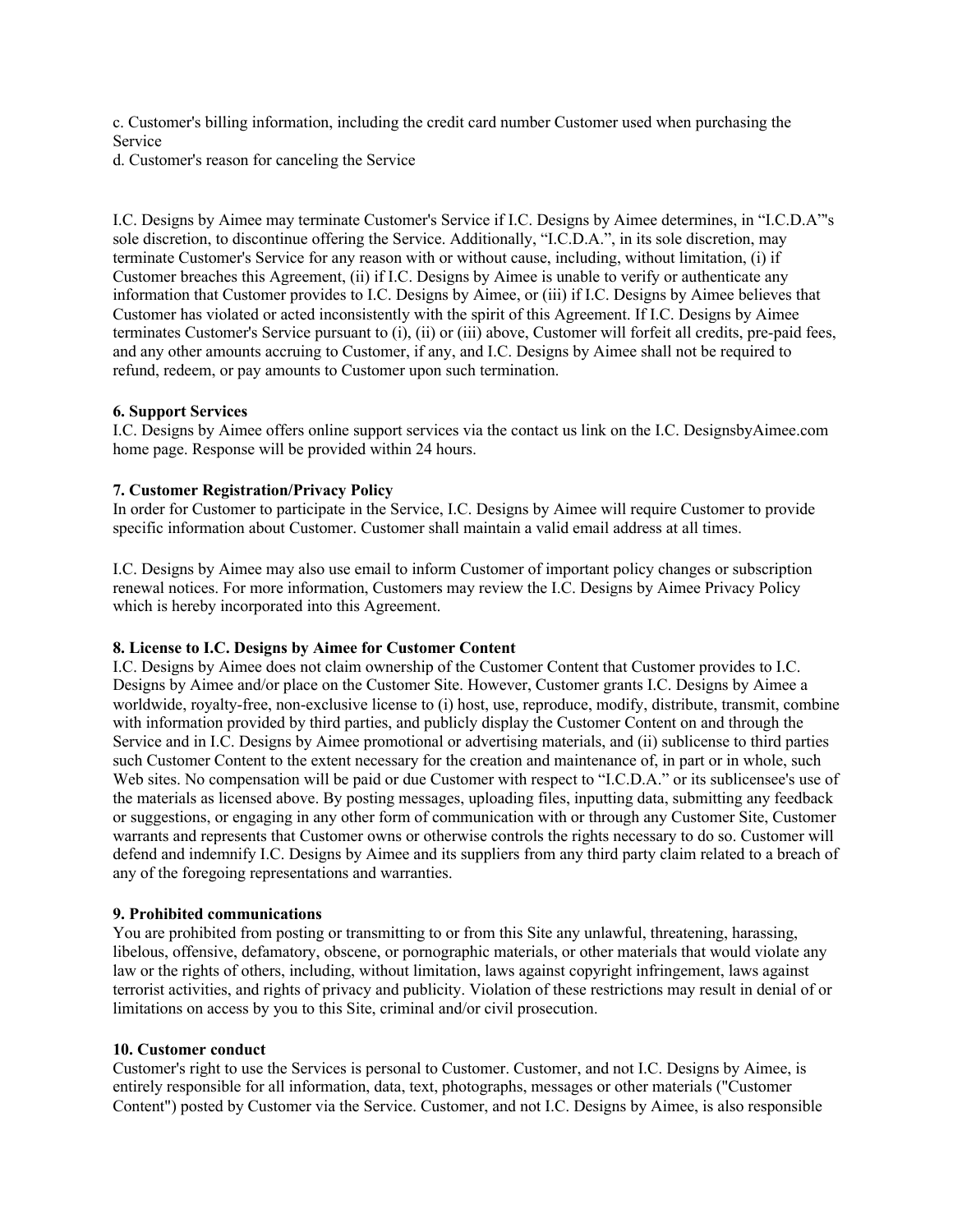for compliance with all laws, regulations and ordinances connected with all aspects of Customer's use of the Service. Customer shall not use the Service for any illegal purpose in violation of any local, state, federal or international law.

I.C. Designs by Aimee does not control and is not required to monitor the Customer Content posted via the Service and as such, does not guarantee the accuracy, integrity or quality of such content. I.C. Designs by Aimee reserves the right, but is not obligated to review the Customer Content posted via the Service and to refuse or remove any materials in its sole discretion, without notice, at any time. I.C. Designs by Aimee also reserves the right to disclose any Customer or non-Customer information or materials as may be necessary to satisfy any applicable law, regulations, legal process or governmental request, or to edit, refuse to post or remove any information or materials, in whole or in part from the Customer Content in I.C. Designs by Aimee's sole discretion.

## **11. WARRANTIES AND DISCLAIMERS AND REFUNDS Due to the online nature of our workshop via online, I.C. Designs by Aimee does not offer refunds.**

EXCEPT AS EXPRESSLY PROVIDED OTHERWISE IN A WRITTEN AGREEMENT BETWEEN YOU AND I.C. DESIGNS BY AIMEEOR YOU AND A THIRD PARTY WITH RESPECT TO SUCH PARTY'S MATERIALS OR SERVICES, THIS SITE, AND ALL MATERIALS AND SERVICES ACCESSIBLE THROUGH THIS SITE, ARE PROVIDED "AS IS" WITHOUT WARRANTY OF ANY KIND, EITHER EXPRESS OR IMPLIED, INCLUDING, BUT NOT LIMITED TO, THE IMPLIED WARRANTIES OF MERCHANTABILITY OR FITNESS FOR A PARTICULAR PURPOSE, OR THE WARRANTY OF NON-INFRINGEMENT. WITHOUT LIMITING THE FOREGOING, I.C. DESIGNS BY AIMEEMAKES NO WARRANTY THAT (i) THE SERVICES AND MATERIALS WILL MEET YOUR REQUIREMENTS; (ii) THE SERVICES AND MATERIALS WILL BE UNINTERRUPTED, TIMELY, SECURE, OR ERROR-FREE; (iii) THE RESULTS THAT MAY BE OBTAINED FROM THE USE OF THE SERVICES OR MATERIALS WILL BE EFFECTIVE, ACCURATE, OR RELIABLE; (iv) THE QUALITY OF ANY PRODUCTS, SERVICES, OR MATERIALS PURCHASED OR ACCESSIBLE BY YOU THROUGH THE SITE WILL MEET YOUR EXPECTATIONS; AND (v) ANY ERRORS IN THE SOFTWARE OBTAINED FROM OR USED THROUGH THE SITE, OR ANY DEFECTS IN THE SITE, ITS SERVICES, OR MATERIALS, WILL BE CORRECTED. CUSTOMERSHIP IS FOR A YEAR WHICH PROVIDES PLENTY OF TIME FOR CUSTOMERS TO DOWNLOAD AND ACCESS THE MATERIALS. THE CUSTOMER CAN RENEW THEIR CUSTOMERSHIP TO GET CONTINUED ACCESS.

THIS SITE COULD INCLUDE TECHNICAL OR OTHER MISTAKES, INACCURACIES, OR TYPOGRAPHICAL ERRORS. I.C. DESIGNS BY AIMEE MAY MAKE CHANGES TO THE MATERIALS AND SERVICES AT THIS SITE, INCLUDING THE PRICES AND DESCRIPTIONS OF ANY PRODUCTS LISTED HEREIN, AT ANY TIME WITHOUT NOTICE. THE MATERIALS OR SERVICES AT THIS SITE MAY BE OUT OF DATE, AND I.C. DESIGNS BY AIMEEMAKES NO COMMITMENT TO UPDATE SUCH MATERIALS OR SERVICES.

YOU UNDERSTAND AND ACKNOWLEDGE THAT (i) I.C. DESIGNS BY AIMEE DOES NOT CONTROL, ENDORSE, OR ACCEPT RESPONSIBILITY FOR ANY CONTENT, PRODUCTS, OR SERVICES OFFERED BY CUSTOMERS AND/OR THIRD PARTIES THROUGH THE SITE, INCLUDING, WITHOUT LIMITATION, THIRD-PARTY VENDORS AND THIRD PARTIES ACCESSIBLE THROUGH LINKS ON THE SITE; (ii) I.C. DESIGNS BY AIMEE MAKES NO REPRESENTATION OR WARRANTIES WHATSOEVER ABOUT ANY SUCH THIRD PARTIES, THEIR CONTENT, PRODUCTS, OR SERVICES; (iii) ANY DEALINGS YOU MAY HAVE WITH SUCH THIRD PARTIES ARE AT YOUR OWN RISK; AND (iv) I.C. DESIGNS BY AIMEE SHALL NOT BE LIABLE OR RESPONSIBLE FOR ANY CONTENT, PRODUCTS, OR SERVICES OFFERED BY THIRD PARTIES.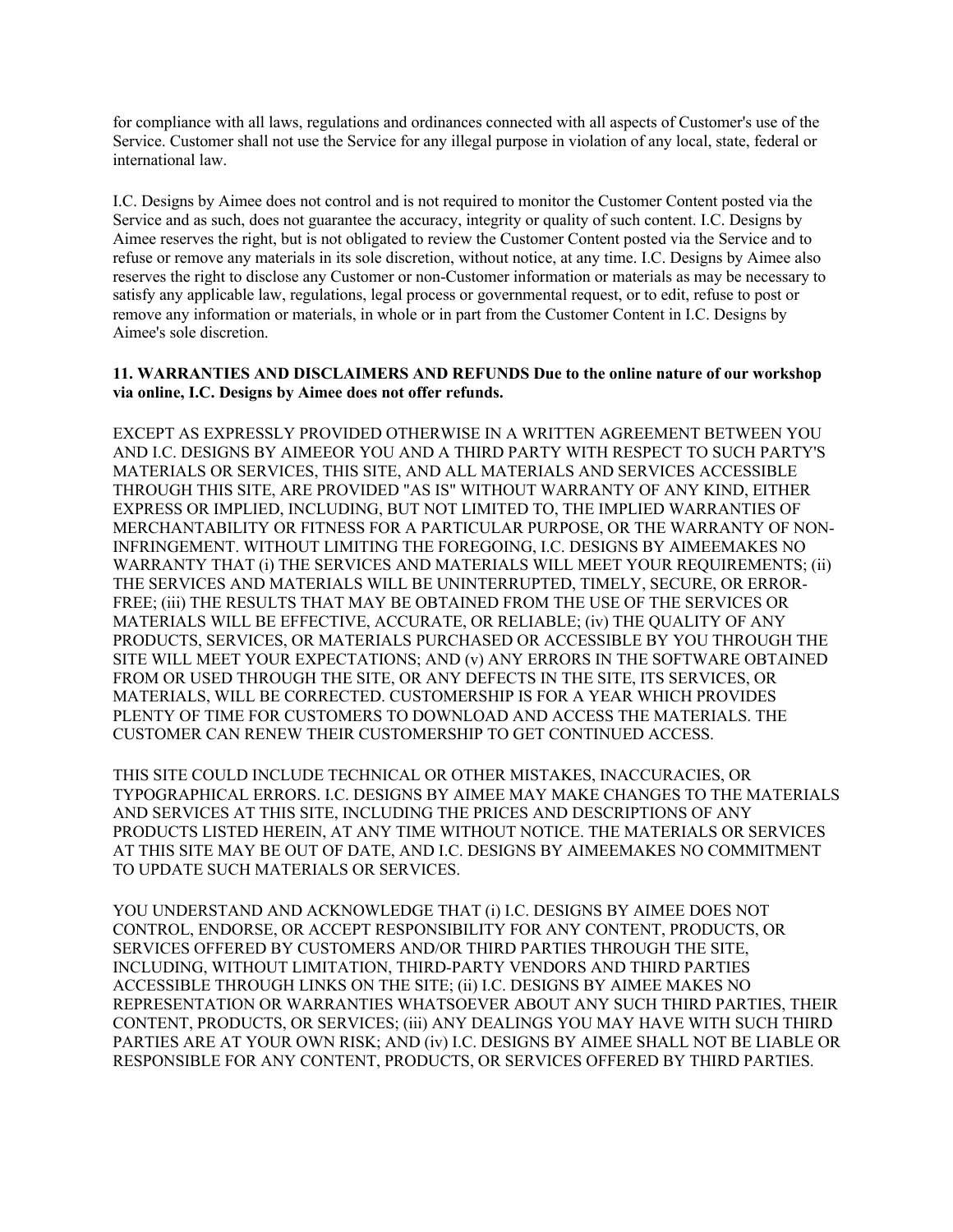THE USE OF THE SERVICES OR THE DOWNLOADING OR OTHER USE OF ANY MATERIALS THROUGH THE SITE IS DONE AT YOUR OWN DISCRETION AND RISK AND WITH YOUR AGREEMENT THAT YOU WILL BE SOLELY RESPONSIBLE FOR ANY DAMAGE TO YOUR COMPUTER SYSTEM, LOSS OF DATA, OR OTHER HARM THAT RESULTS FROM SUCH ACTIVITIES. I.C. DESIGNS BY AIMEE ASSUMES NO LIABILITY FOR ANY COMPUTER VIRUS OR OTHER SIMILAR SOFTWARE CODE THAT IS DOWNLOADED TO YOUR COMPUTER FROM THE SITE OR IN CONNECTION WITH ANY SERVICES OR MATERIALS OFFERED THROUGH THE SITE. NO ADVICE OR INFORMATION, WHETHER ORAL OR WRITTEN, OBTAINED BY YOU FROM I.C. DESIGNS BY AIMEE OR THROUGH OR FROM THE SITE SHALL CREATE ANY WARRANTY NOT EXPRESSLY STATED IN THE TERMS OF USE.

IN THOSE STATES OR JURISDICTIONS BARRING THE EXCLUSION OF IMPLIED WARRANTIES OR LIMITATIONS ON HOW LONG AN IMPLIED WARRANTY MAY LAST, SO THE ABOVE LIMITATIONS MAY NOT APPLY TO YOU. TO THE EXTENT PERMISSIBLE, ANY IMPLIED WARRANTIES ARE LIMITED TO NINETY (90) DAYS.

# **12. LIMITATION OF LIABILITY**

IN NO EVENT, INCLUDING, WITHOUT LIMITATION, NEGLIGENCE, SHALL I.C. DESIGNS BY AIMEE, ITS SUBSIDIARIES, AFFILIATES, AGENTS, OFFICERS, DIRECTORS, CUSTOMERS, EMPLOYEES, PARTNERS, OR SUPPLIERS BE LIABLE TO YOU OR ANY THIRD PARTY FOR:

(A) ANY SPECIAL, PUNITIVE, INCIDENTAL, INDIRECT, OR CONSEQUENTIAL DAMAGES OF ANY KIND, OR

(B) ANY DAMAGES WHATSOEVER, INCLUDING, WITHOUT LIMITATION, THOSE RESULTING FROM:

a. LOSS OF USE, DATA, OR PROFITS, WHETHER OR NOT I.C. DESIGNS BY AIMEEHAS BEEN ADVISED OF THE POSSIBILITY OF SUCH DAMAGES; AND

b. ON ANY THEORY OF LIABILITY, ARISING OUT OF OR IN CONNECTION WITH THE USE OF OR THE INABILITY TO USE THIS SITE, ITS SERVICES, OR MATERIALS,

c. THE STATEMENTS OR ACTIONS OF ANY THIRD PARTY ON OR THROUGH THE SITE,

d. ANY DEALINGS WITH VENDORS OR OTHER THIRD PARTIES,

e. ANY UNAUTHORIZED ACCESS TO OR ALTERATION OF YOUR TRANSMISSIONS OR DATA,

f. ANY INFORMATION THAT IS SENT OR RECEIVED OR NOT SENT OR RECEIVED,

g. ANY FAILURE TO STORE OR LOSS OF DATA, FILES, OR OTHER CONTENT,

h. ANY SERVICES AVAILABLE THROUGH THE SITE THAT ARE DELAYED OR INTERRUPTED; OR

i. ANY WEB SITE REFERENCED OR LINKED TO FROM THIS SITE.

SOME JURISDICTIONS PROHIBIT THE EXCLUSION OR LIMITATION OF LIABILITY FOR CONSEQUENTIAL OR INCIDENTAL DAMAGES. ACCORDINGLY, THE LIMITATIONS AND EXCLUSIONS SET FORTH ABOVE MAY NOT APPLY TO YOU. IN NO EVENT SHALL I.C. DESIGNS BY AIMEE'S AGGREGATE LIABILITY TO CUSTOMER AND/OR ANY THIRD PARTY ARISING FROM OR RELATING TO THIS AGREEMENT EXCEED THE AMOUNT CUSTOMER ACTUALLY PAYS TO I.C. DESIGNS BY AIMEE UNDER THIS AGREEMENT DURING THE TWELVE (12) MONTHS PRECEDING THE DATE THE CLAIM AROSE OR \$500.00, WHICHEVER IS LESS.

In no event shall the I.C. Designs by Aimee be liable for any direct, indirect, consequential, special, or incidental damages arising out of or related to your use of or inability to use this site or goods or services purchased or obtained through this site, whether in an action under contract, negligence, or any other theory, even if the I.C. Designs by Aimee has been advised of the possibility of such damages. The I.C. Designs by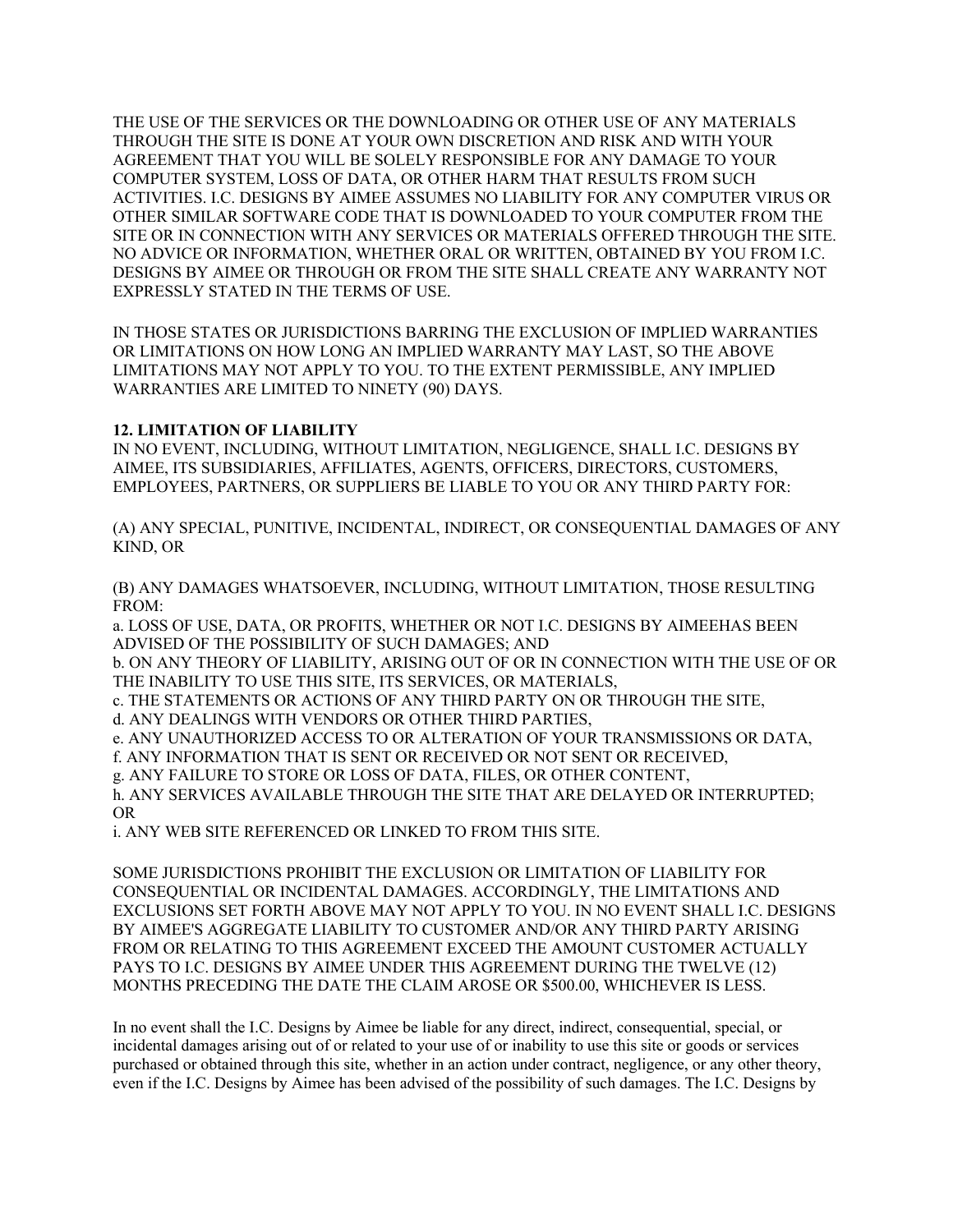Aimee total liability for any claim arising from or related to your use of this Site shall not exceed one hundred dollars (US\$100).

#### **13. Governing law and jurisdiction**

This Site (excluding linked sites) is controlled by I.C. Designs by Aimee from its offices within the state of Florida, United States of America. By accessing this Site, you and I.C. Designs by Aimee agree that all matters relating to your access to, or use of, this Site shall be governed by the statutes and laws of the State of Florida, without regard to the conflicts of laws principles thereof. You and I.C. Designs by Aimee also agree and hereby submit to the exclusive personal jurisdiction and venue of the Second Judicial District Court of Florida and the United States District Court for the District of Florida with respect to such matters.

#### **Independent Review**

CUSTOMER ACKNOWLEDGES THAT CUSTOMER HAS READ THIS AGREEMENT AND ALL RELATED SITE SCREENS REFERENCED AND INCORPORATED IN THIS AGREEMENT AND THAT CUSTOMER AGREES TO ALL ITS TERMS AND CONDITIONS. CUSTOMER HAS INDEPENDENTLY EVALUATED ALL ASPECTS OF THIS AGREEMENT AND THE DESIRABILITY OF ENTERING INTO THE TRANSACTIONS CONTEMPLATED IN THIS AGREEMENT AND IS NOT RELYING ON ANY REPRESENTATION, GUARANTEE OR STATEMENT OTHER THAN THOSE EXPRESSLY SET FORTH IN THIS AGREEMENT.

Anti-Spam Policy. I.C. Designs by Aimee, LLC. strictly prohibits the sending of unsolicited, commercial sales bulk email (spam). Spam is defined for this purpose as sending ten or more commercial, sales messages similar in content to any persons, entities, newsgroups, forums, email lists, or other groups or lists unless prior authorization has been obtained from the email recipient or unless a business or personal relationship has already been established with the email recipient. I.C. Designs by Aimee, LLC. also prohibits using false headers in emails or falsifying, forging or altering the origin of any email in connection with I.C. Designs by Aimee, LLC., and/or its products and services. I.C. Designs by Aimee, LLC. prohibits engaging in any of the foregoing activities by using the service of another provider, remailer service, or otherwise.

IF YOU OR ANYONE YOU KNOW IS "SPAMMED" BY SOMEONE WHO IS SELLING OR DESCRIBING I.C. DESIGNS BY AIMEE, LLC.'S PRODUCTS OR SERVICES, PLEASE CONTACT US PROMPTLY SO THAT WE MAKE TAKE APPROPRIATE ACTION.

DISCLAIMER. I.C. DESIGNS BY AIMEE, LLC. DOES NOT MAKE ANY REPRESENTATIONS OR WARRANTIES, EXPRESS OR IMPLIED, INCLUDING WITHOUT LIMITATION, WARRANTIES OF MERCHANTABILITY, FITNESS FOR A PARTICULAR PURPOSE, TITLE, COMPATIBILITY, SECURITY, ACCURACY, OR USEFULNESS WITH RESPECT TO I.C. DESIGNS BY AIMEE, LLC.'S PRODUCTS AND SERVICES, THIS WEBSITE, INFORMATION CONTAINED ON THE WEBSITE, THE MYI.C. DESIGNS BY AIMEE, LLC..COM PROGRAM OR THE I.C. DESIGNS BY AIMEE, LLC. OPPORTUNITY (COLLECTIVELY HEREAFTER, "SERVICE").

THIS SERVICE IS PROVIDED "AS IS." YOU MAY RELY ON THIS SERVICE SOLELY AT YOUR OWN RISK. ADVICE, OPINIONS AND STATEMENTS SHOULD NOT BE RELIED UPON WHEN MAKING IMPORTANT PERSONAL, MEDICAL, LEGAL OR FINANCIAL DECISIONS. YOU SHOULD CONSULT A PROFESSIONAL TO OBTAIN SPECIFIC ADVICE APPROPRIATE TO YOUR CIRCUMSTANCES. WE DO NOT WARRANT THAT THIS SERVICE WILL BE UNINTERRUPTED OR ERROR-FREE, AND THERE MAY BE DELAYS, OMISSIONS, INTERRUPTIONS AND INACCURACIES IN THE INFORMATION OR OTHER MATERIALS THAT ARE AVAILABLE ON OR THROUGH THIS SERVICE. YOU ASSUME FULL RESPONSIBILITY AND RISK OF LOSS, INCLUDING LOSS OF DATA, RESULTING FROM YOUR DOWNLOADING AND/OR USE OF THIS WEBSITE OR THIS SERVICE. ALTHOUGH WE INTEND TO TAKE REASONABLE STEPS TO PREVENT THE INTRODUCTION OF VIRUSES AND OTHER DESTRUCTIVE MATERIALS TO THIS